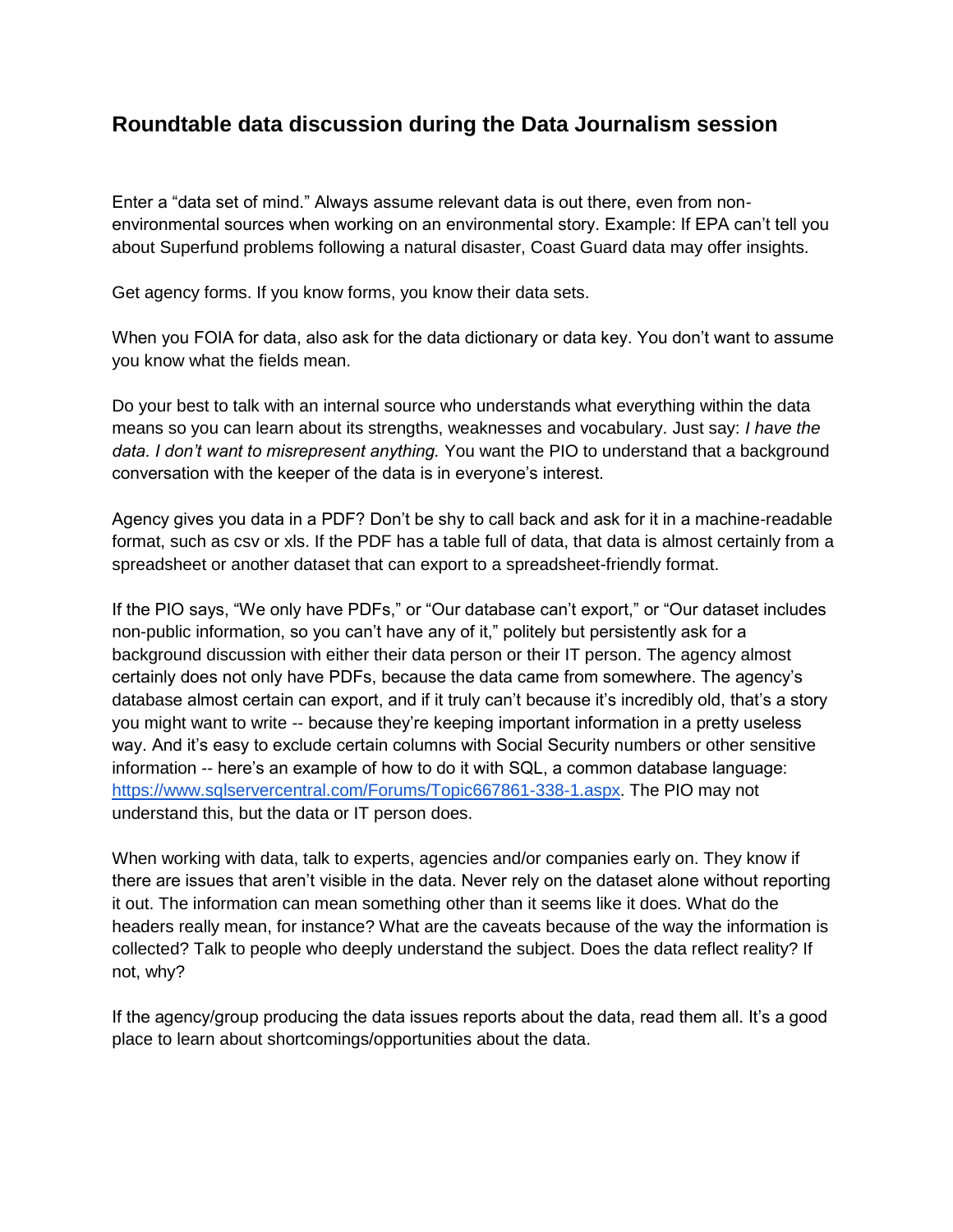Having problems getting data out of an agency? Contact a journalism organization such as the Reporters Committee for Freedom of the Press, for advice/help. Appeal FOIA denials. Consider partnering with another newsroom to get more people on the case.

Some data sources:

Investigative Reporters and Editors' data library:<https://www.ire.org/nicar/database-library/>

PublicData.google.com

Advanced Search on Google: Remember, you can search by filetype. .PDF .XLS .CVS etc.

EPA has a lot of datasets, including the Toxics Release Inventory (air, water, land pollution); Greenhouse Gas Reporting Program; and the Emissions & Generation Resource Integrated Database, or eGRID (power-plant data).

U.S. Energy Information Administration has a lot of data that can help environment & energy reporters. Call PIO Jonathan Cogan if you're not sure how to find specific data, or whether the dataset you're looking at is the best one for your story.

U.S. Bureau of Labor Statistics: How many jobs does a specific industry have? How many of those jobs are in your state or region? How has that changed over time? Any of these questions might be useful context if you're writing about coal, wind, solar, manufacturing, environmental services, etc. Both the BLS and the Bureau of Economic Analysis also have wage data of various sorts.

U.S. Geological Survey. Datasets range from climate change to water to invasive plants to the locations and causes of grizzly bear mortality.

Global Forest Watch: Remote-sensing data.

ESRI, the mapping-software firm, collects mapping data.

Consider using data from scientific publications. You need to clear with researchers and journals that publish it. But be mindful that you want to be cautious. You only want to use good data. How big is the sample size, for instance?

Some trade groups collect data that could be relevant for the beat. The Outdoor Industry Association, etc. Just keep in mind that an interest group collects data to further their interests, so you want to understand the collection methods and potential shortcomings. (You want to know that about any dataset, really.) Surveys are a good example: The questions may be written to try to get a specific answer.

U.S. Census Bureau. Demographic data.